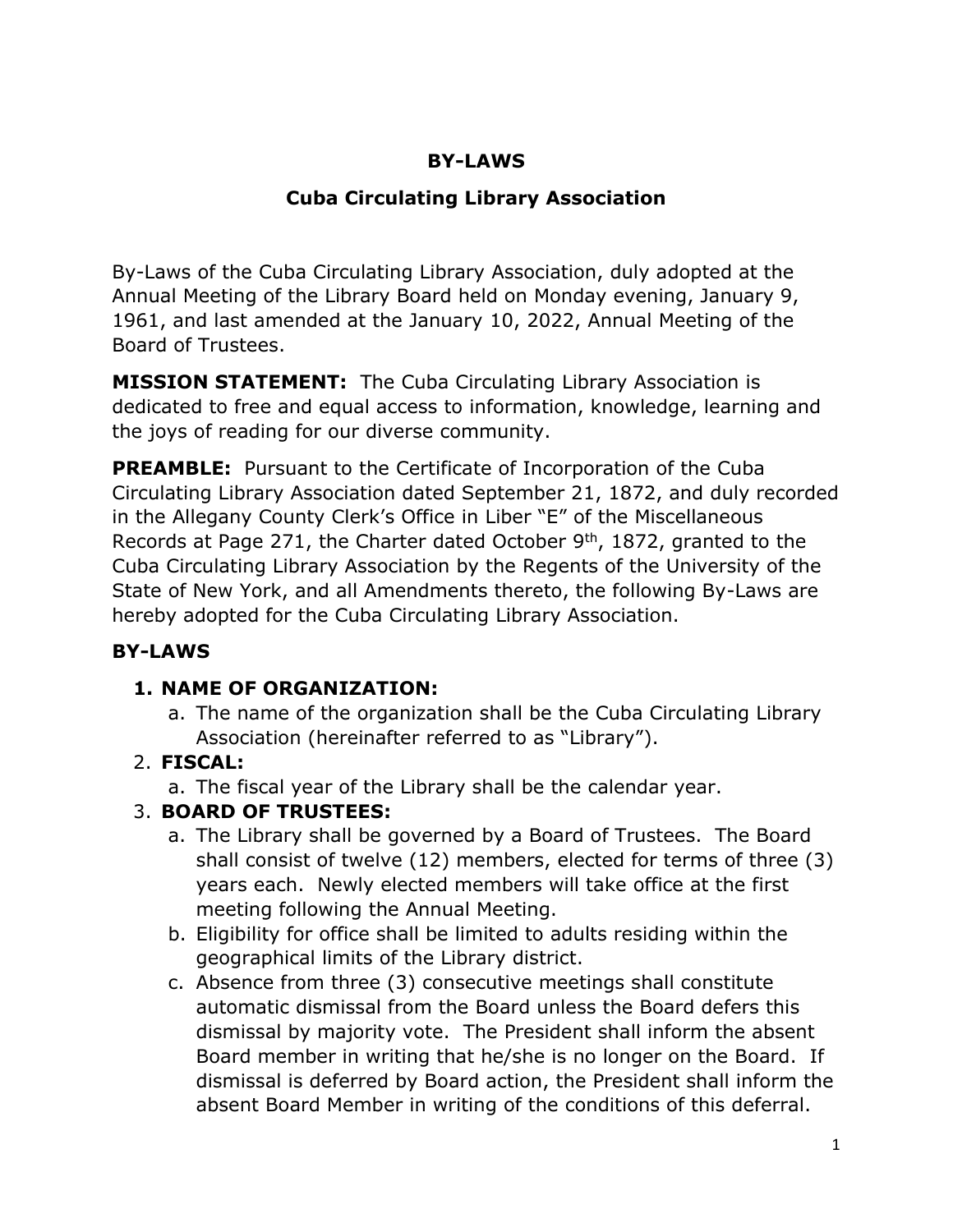- d. No member shall serve for more than two consecutive three (3) year terms.
- e. Any vacancy shall be filled by special election by the remaining members of the Board for the remainder of the term of that particular position.
- f. The Board may remove a Trustee for misconduct, incapacity, or neglect of duty.
- g. Each Trustee shall have one (1) vote, irrespective of office held.
- h. A Trustee must be present at a meeting to have his/her vote counted.
- i. A majority of the whole Board (including vacancies) is required for any motion to pass.
- j. All actions of the Board shall be of the Board as a unit. No Board member shall act on behalf of the Board, on any matter, without prior approval of the Board. No Board member by virtue of his/her office shall exercise any administrative responsibility with respect to the Library nor, as an individual, command the services of any Library employee.

# **4. OFFICERS**

- a. The officers of the Board shall be the President, Vice President, Secretary and Financial Officer, elected annually by the Board at the Annual Meeting. These officers shall serve for a period of one (1) year or until their successors shall have been duly elected.
- b. The duties of such officers shall be as follows:
	- i. The **President** shall preside at all meetings of the Board, authorize calls for any special meetings, appoint all committees, execute all documents authorized by the Board, serve as an ex-officio voting member of all committees, and generally perform all duties associated with that office.
	- ii. The **Vice President**, in any event of the absence or disability of the President, or of a vacancy in that office, shall assume and perform the duties and functions of the President.
	- iii. The **Secretary** shall record a true and accurate record of all meetings of the Board, and shall perform such other duties as are generally associated with that office.
	- iv. The **Financial Officer** will oversee the accounting of Library funds and chair the Finance Committee. The Financial Officer may review all bank and investment account statements, financial reports of current income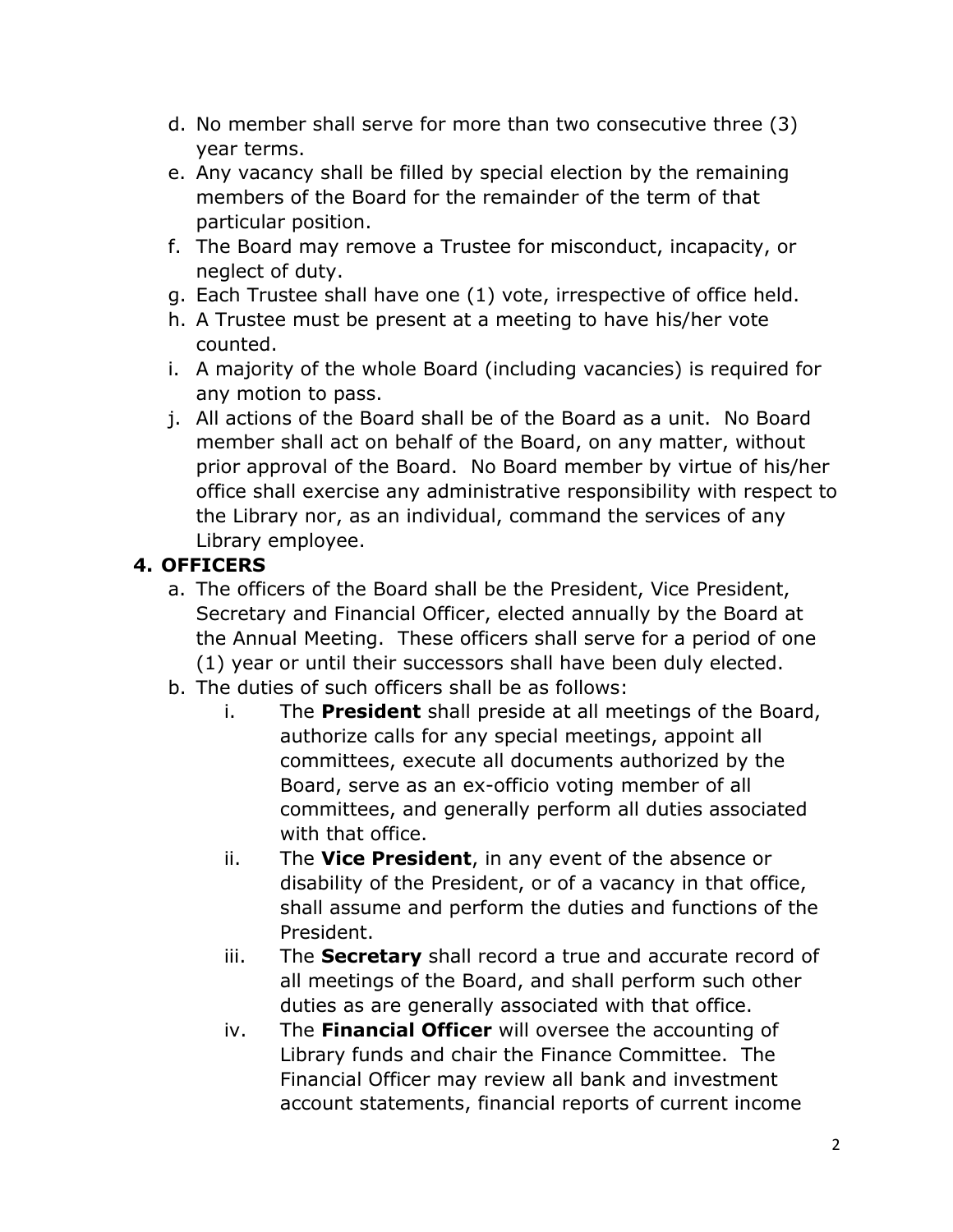and expenses and the monthly reconciliation of accounts. The Financial Officer will present the income and expense statements as well as the monthly investment account statements at the Board of Trustees monthly meetings. In addition, the Financial Officer may assist in budget preparation, represent the Library at local budget hearings, and request funding from outside sources when necessary. The Financial Officer should be aware of all written Board approved fiscal policies and the basic financial procedures used by the Library. The Financial Officer shall be aware of the Library's funding sources; and will make recommendations to the Board on the acquisition and disbursement of funds where appropriate.

## **5. DIRECTOR**

- a. The Board shall appoint a Director who shall be the Chief Executive Officer of the Library corporation and shall have charge of the administration of the Library under the direction and review of the Board. The Director shall be responsible for the care of the buildings and equipment; for the employment and direction of the staff; for the efficiency of the Library's service to the public; and for the operation of the Library under the financial conditions contained in the annual budget.
- b. The Director is specifically charged with authorization and approval of all invoices to be paid, authorization and approval of payroll, and preparation of all cash deposits.
- c. The Director shall render and submit to the Board reports and recommendations of such policies and procedures, which, in the opinion of the Director, will improve efficiency and quality of Library service. The Director shall attend all Board meetings except the portion of the meeting at which the Director's appointment or salary is to be discussed or decided.

### **6. COMMITTEES**

- a. A nominating committee shall be appointed by the President three (3) months prior to the Annual Meeting who will present a slate of officers and names of candidates for new Trustees. Additional nominations may be made from the floor.
- b. In the event of a resignation in the mid-term, the President will appoint a Nominating Committee to present nominee(s) at the next regular meeting.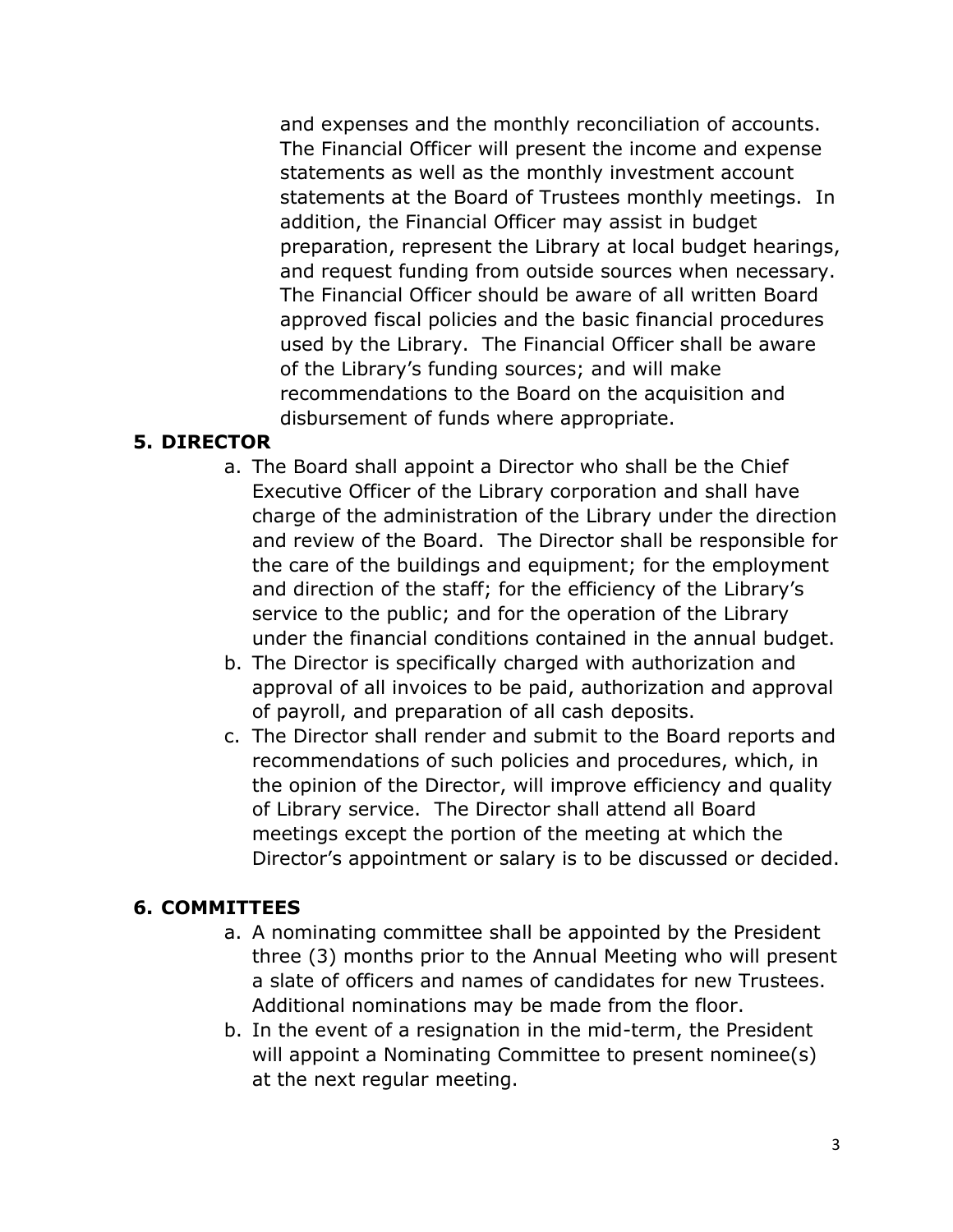- c. Committees for specific purposes may be appointed by the President. Such committees shall serve until the completion of the work for which they were appointed.
- d. The following standing committees are hereby created and the President shall appoint a chairman and such additional members as may be required for each committee at the Annual Meeting to act for the ensuing year, to wit:
	- i. Planning Committee
	- ii. Finance Committee
	- iii. Building and Grounds Committee
	- iv. Personnel Committee
	- v. Technology Committee
	- vi. Liaison with Friends
	- vii. Education Committee
- e. All committees shall make a verbal or written progress report to the Board at each of its meetings.
- f. No committee will have other than advisory powers unless, by suitable action of the Board, it is granted specific power to act.
- g. The President shall be, ex officio, a member of all committees.

### **7. MEETINGS**

- a. Meetings shall be held on the second Monday of each month at 5:30 PM at the Library, or at another date, time and location as agreed to by the Board.
- b. Notices for regular or special meeting shall be sent at least five (5) days before the meeting. Members of the Board accept responsibility for attendance of at least fifty percent (50%) of Board and Committee meetings when they accept a position on the Board.
- c. A special meeting of the Board may be called by the President or upon written request of three (3) members to the President, or all members, for the transaction of business stated in the call of the meeting.
- d. The Annual Meeting shall be held in January of each year. The business transacted at this meeting shall include the election of new trustees and new officers.
- e. The operating and financial reports for the previous year shall be presented at the regular meeting in January.
- f. The final budget for the subsequent calendar year shall be presented for approval at the regular meeting in December.